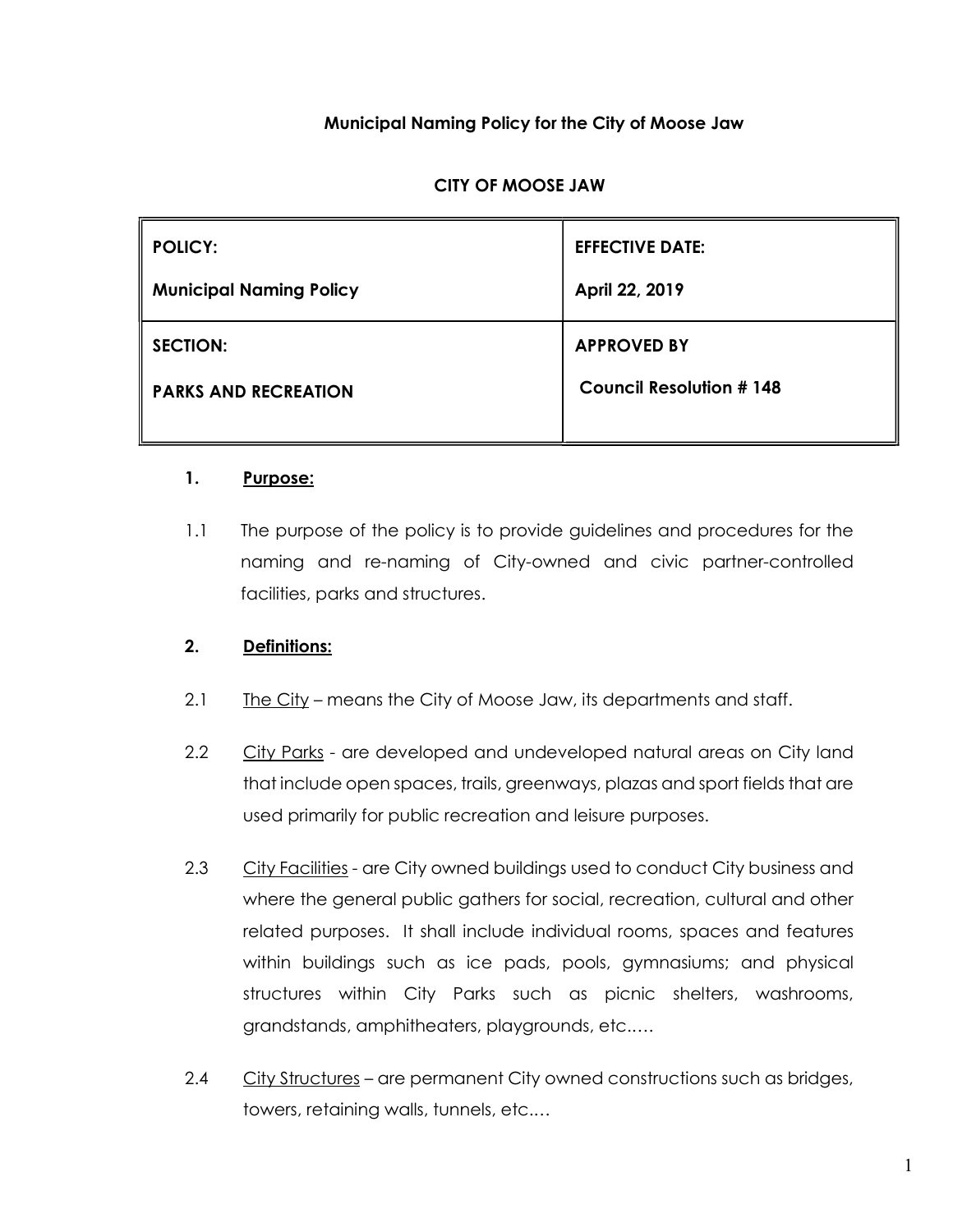- 2.5 Civic Partner a group that has a formal and legal relationship to provide services, programs and/or manage and care for City assets in conjunction with, or on behalf, of the City.
- 2.6 External Party an outside company, business, club, organization, etc., with no legal affiliation or belonging to the City.
- 2.7 Sponsorship Naming Rights a mutually beneficial business arrangement wherein an external party provides goods, services or financial support to the City in return for access to the commercial and/or marketing potential associated with the public display of the organization's name on a City property for a fixed period.
- 2.8 Naming Rights Agreement the acquisition of the right to name or re-name a City asset as evidenced in a written contract that contains terms acceptable to the City.

# 3. Policy:

- 3.1 General Principles and Guidelines:
	- a) All new City facilities, parks and structures will be named as they are developed.
	- b) Generally, names for all City facilities, parks and structures will be derived from the geographic location of the asset as it allows citizens to easily identify with the location of the facility, park or structure. Strategies for naming City facilities, parks and structures will include (but not be restricted to) the street bordering the asset, the name of the subdivision, the name of a school located directly adjacent to the asset, the name of a major recreation facility located in or adjacent to the asset, or a significant land mark or area located near or in the City facility, park or structure.
	- c) The name could commemorate a historic figure or event or an event of cultural significance.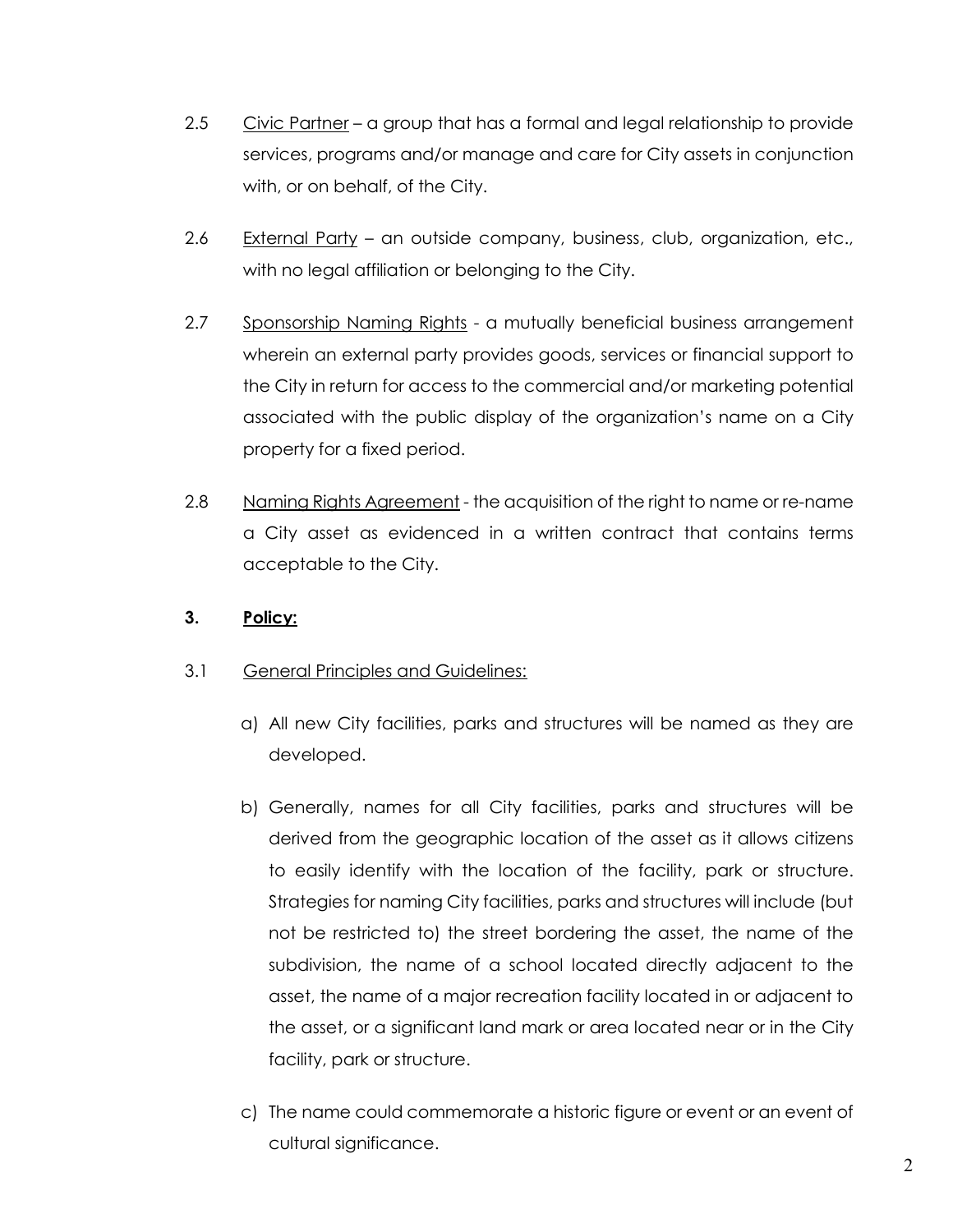- d) The name could commemorate a person important to the City. The nominated person must have made an exceptional positive contribution to parks, recreation or culture relating to the City facility, park or structure being named. In this scenario, nominations will not be accepted by immediate family members and recognition of individuals whose contributions have been appropriately recognized in other City venues or by other means shall be avoided.
- e) The name could commemorate external parties or individuals that have made a significant contribution to community development. Contributions that may be considered include, but are not limited to, significant monetary donations, land donations, labour commitments, and volunteer contributions to the betterment of the City's parks, recreation and culture services.
- f) Sponsorship naming rights may be considered as per the guidelines and criteria set forth in City's Advertising and Sponsorship Policy.
- g) Other names may be given special consideration based on the individual merit of submission.
- h) Requests to re-name existing assets will be considered under the following conditions:
	- i) There are no historic or legacy implications with the name change;
	- ii) The park or facility is not named after an individual;
	- iii) There are no existing sponsorship naming rights agreements in place.

#### 3.2 Other Considerations:

a) City facilities, parks and structures will not be named for developers, real estate companies, or other businesses where the name of the facility, park or structure may be construed as being corporate advertising, but an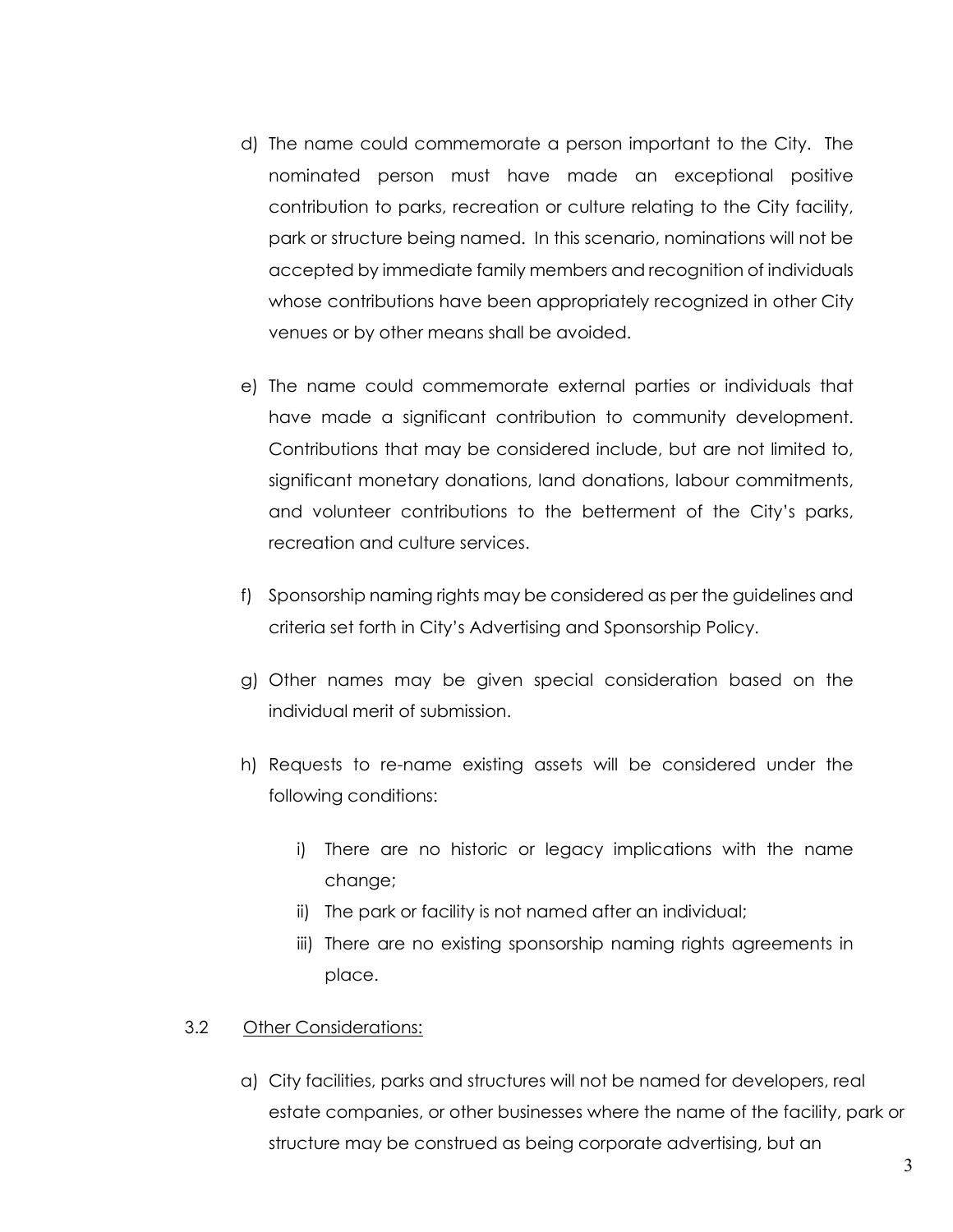appropriate plaque may be erected on the site to recognize the contribution of a corporation.

- b) Individuals currently holding elected office, currently working for the City or actively serving on any City standing or selection committee shall not be considered for naming.
- c) Individuals convicted of a known felony shall not be considered for naming.
- d) The granting of naming rights will not entitle a naming entity to preferential treatment by the City outside of the naming arrangement.
- e) The City will not relinquish any aspect of its right to manage and control a park or facility through a naming arrangement.
- 3.3 Procedures:
	- a) Naming rights requests shall be made in writing to the Director of Parks and Recreation. The Parks and Recreation Department will forward all requests to the Parks and Recreation Advisory Committee for review and a recommendation.
	- b) Sponsorship naming rights requests will be considered as per the guidelines and criteria set forth in City's Advertising and Sponsorship Policy.
	- c) The Parks and Recreation Advisory Committee will ensure that the requests meet the criteria of the policy and that proper community consultation and research is completed prior to determining a recommendation.
	- d) The Parks and Recreation Advisory Committee will submit their recommendation to City Council for review and final decision.